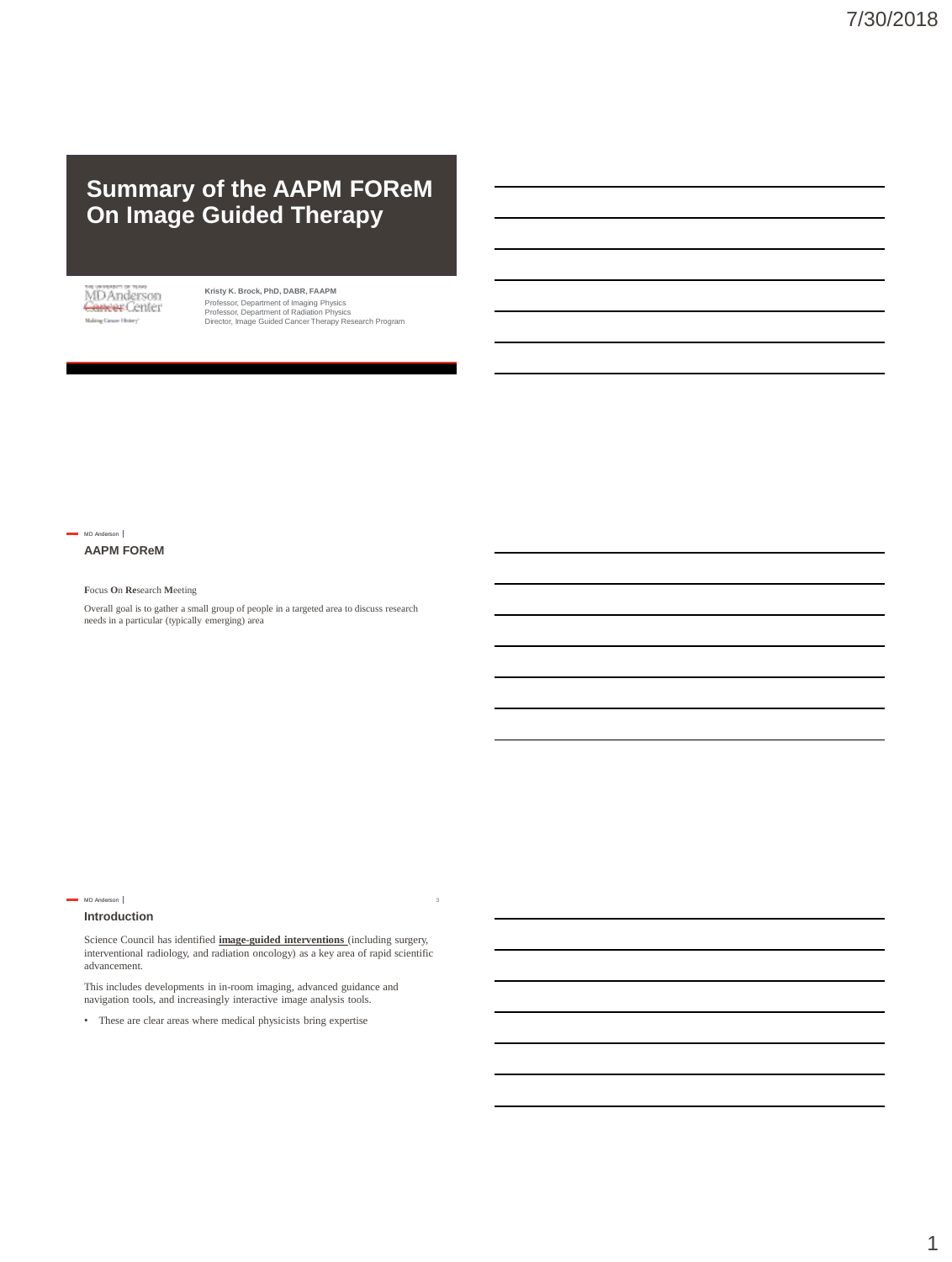## **Role of AAPM**

The AAPM, as a community of medical physicists and scientists in the applications of physics in medicine, can **contribute expertise in the development of innovative technologies, clinical integration, and standardization**.

- AAPM task group 132 report aims to improve the use of deformable image registration (DIR) to guide cancer therapy treatment through the commissioning and QA of DIR
- AAPM task group 180 report recommends balancing ALARA with requirements for effective target localization

The AAPM has invested significant resources in advancing image guidance in the field of radiation therapy and acknowledges the potential to collaborate **more strongly** in image guided **surgery, drug delivery, and interventional radiology**.

#### MD Anderson

## **Goals of FOReM**

- **Develop a strategy** on how the AAPM can position itself to be a more significant contributor to the image guided therapy (IGT) community.
- **Identify challenges** that are common to all interventions and identify advances that can be translated from one intervention to another (e.g. imaging and guidance processes, understanding variations in treatment response, and use of big data).
- The outcome from this AAPM IGT FOReM is expected to include a white paper on potential AAPM **strategic plans as the field evolves**.

#### MD Anderson

## **Questions for Attendees**

• What are the scientific challenges that physicists and imaging scientists could help solve?

6

- What are the provocative questions that we should be discussing over the next day?
- What are the translational challenges?
- How can a scientific association such as AAPM help?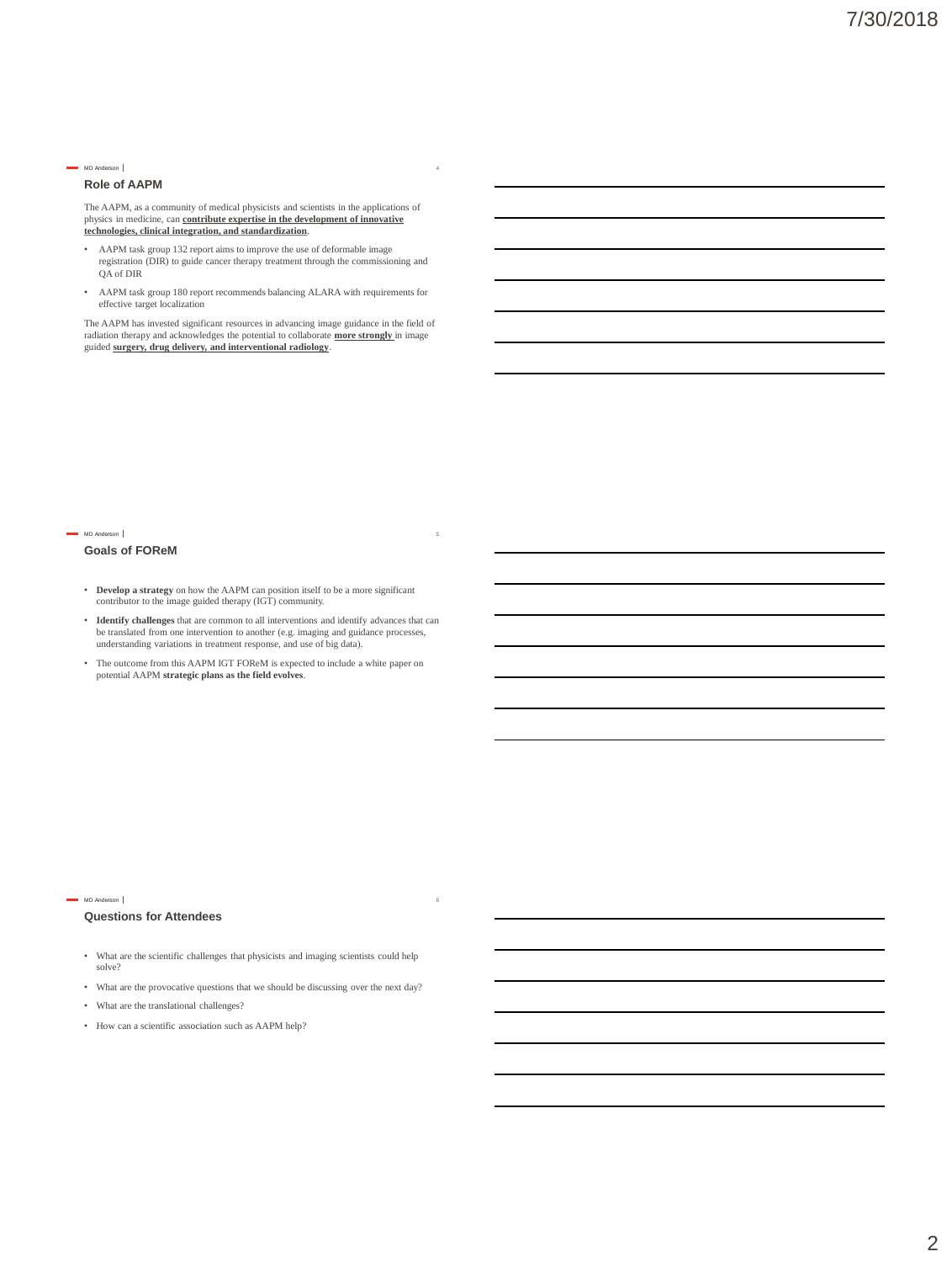# **Image Guided Surgery**

## **Eben Rosenthal, MD; David Rice, MD; Priti Balchandi, PhD**

Challenges

- Importance of defining specifications for the display of information (similar to radiology)
- Need to integrate multi-vendor data
- Need to integrate uncertainty of models into the display
- Development of workflow including imaging techniques, anatomy visualized, anticipated effects on surgery, complication rates
- Need for a "Safety Scientist"

#### MD Anderson |

## **Imaging Advances**

**Bas Raaymakes, PhD; Chris Diederich, PhD; Brian Pogue, PhD; Natalie Agar, PhD; Jayashree Kalpathy-Cramer, PhD**

8

9

#### **Overall**

- Challenges in moving to real-time conversion of advanced image information to impacting patient care, validation and QA, data storage and mining, objective evaluation criteria, and automation
- Challenges associated with agent/device approvals

## Optical imaging

- Role of collaboration with AAPM, role of clinical translation in AAPM
- Standardization and quantification of camera systems
- Lack of phantoms and standardizations

#### MD Anderson |

## **Imaging Advances**

Mass Spectroscopy

Scientific Challenges:

- Handling multiple interfaces between the patient and the mass spectrometer
- Real time and integrated data pre-processing, analysis, and visualization

Translational challenges

- Integration of surgery, pathology, and radiology
- Partnerships with manufacturer and/or healthcare solution, providers
- Academic and commercial tracks for implementation and dissemination

Collaboration opportunities with AAPM?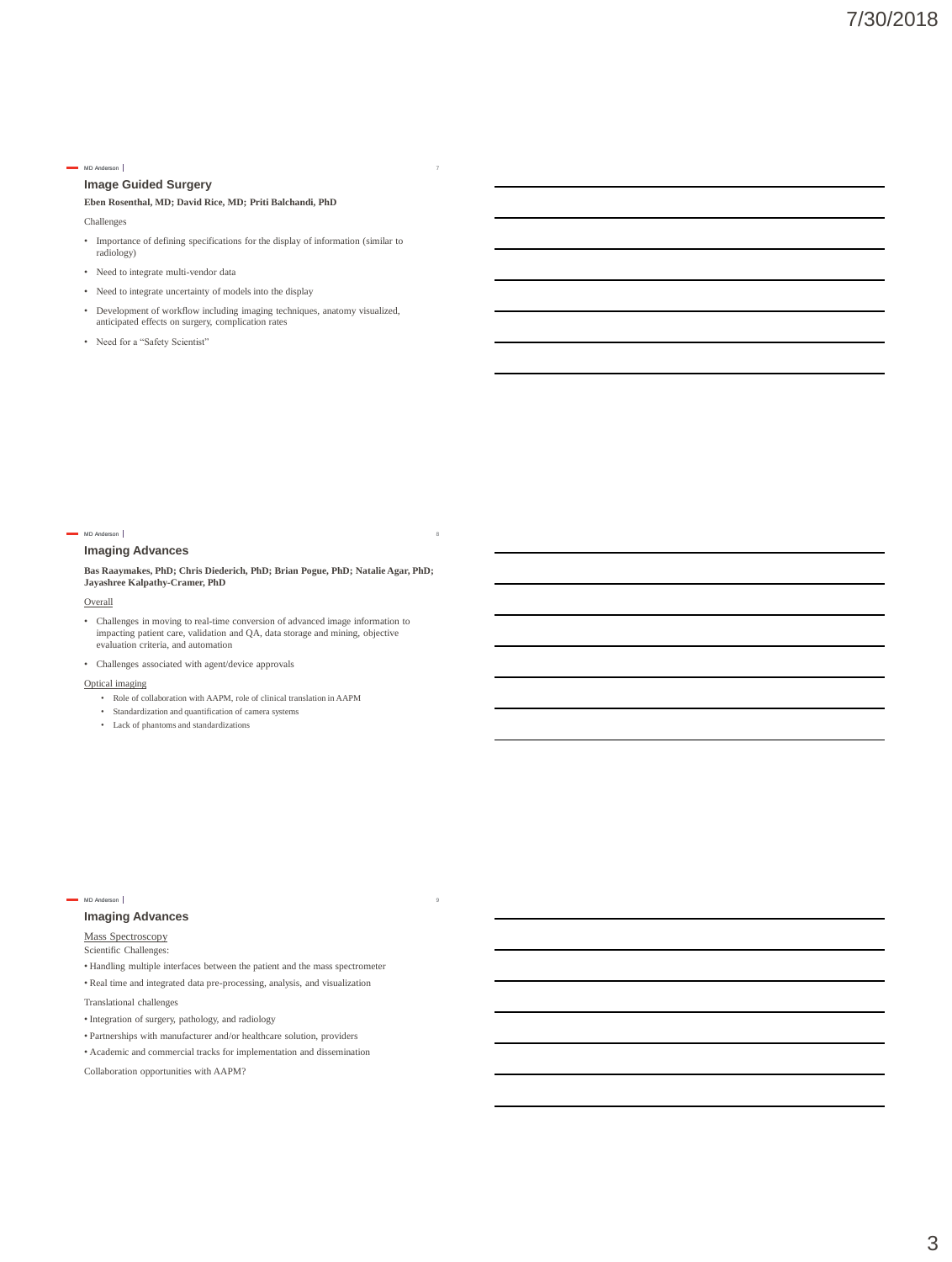## **Imaging Advances**

Artificial Intelligence Challenges

- Protection of patient privacy
- Unfamiliar and variable formats
- Acquisition impacts analysis
- 
- Building general systems is challenging – large variability in appearance of "normal" and "disease"
- Translational challenges • Impact of segmentation and contouring on
- radiomics features
- Lack of reproducibility between implementations • Lack of standardization
- Obtaining adequate sample sizes
- Opportunities
- Annotations and ground truth can be hard to acquire Methodology unsupervised, white box learning, distributed learning, online and reinforcement learning, building AI that can build AI
	- Evaluation public datasets and challenges
	- Is the best acquisition for a machine the same as for humans?

#### MD Anderson |

## **Interventional Radiology**

**Kelvin Hong, MD; Riad Salem, MD; Clare Tempany, MD; Aytek Oto, MD**

Challenges

- We need better tools to determine if the tumor is responding and undergoing necrosis or if it is viable tumor?
- Need to develop secondary endpoints
- Development of "best practices guidelines" for procedures such as Y90
- Insufficient collaborative work with physics/rad onc

#### MD Anderson |

## **Interventional Radiology**

Translational challenges

• Data sharing, dissemination of data due to variations and proprietary hardware/softweare

12

- Moving from individualized description to standardization in the description of clinical findings
- Big data challenges, integrating clinical data, post-processing

Scientific Challenges

• Accounting for Tumor heterogeneity in planning, image registration/motion tracking